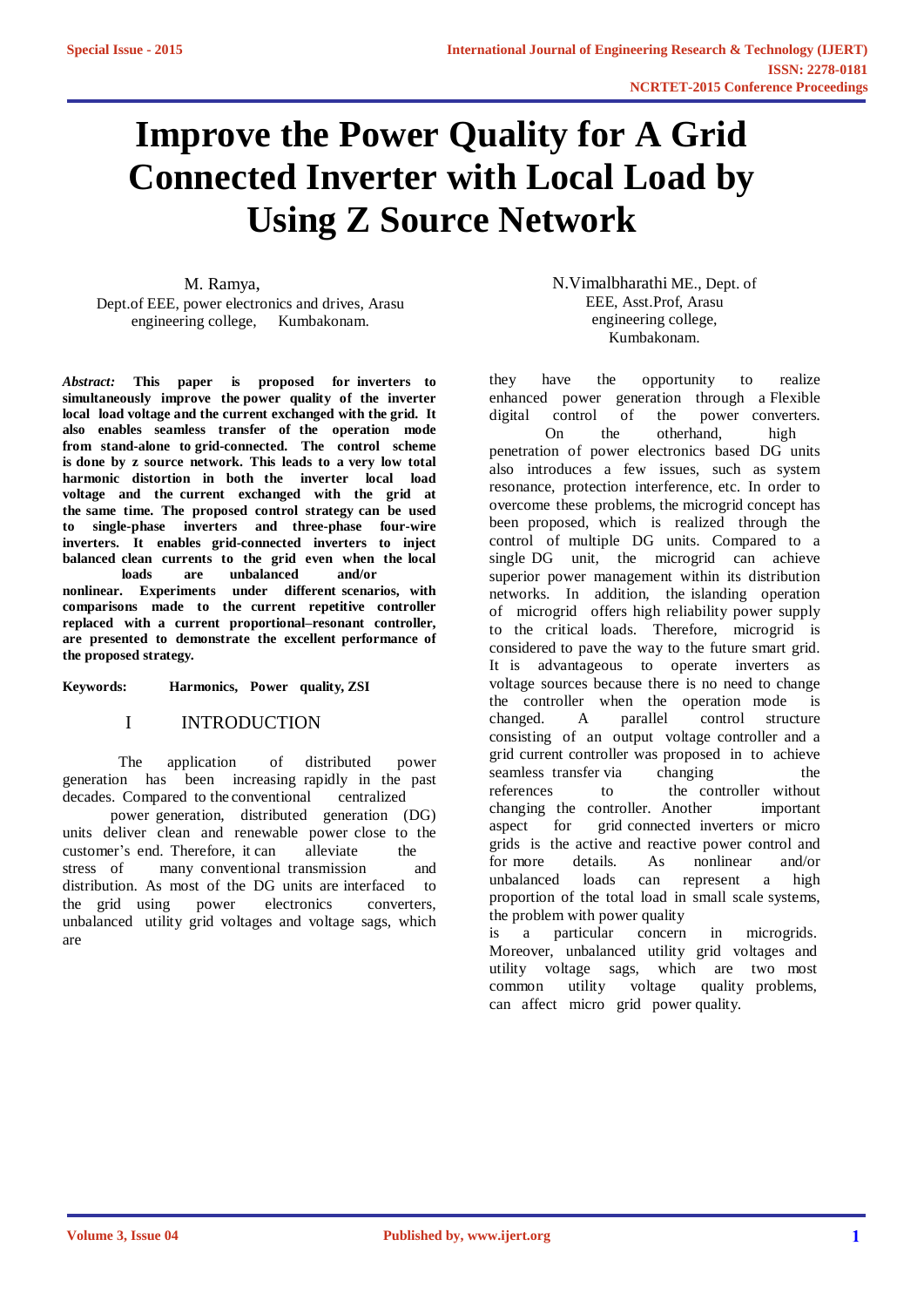# II RELATED WORK

*2.1. Harmonic Distortion* Harmonic problems are almost always introduced by the consumers' equipment and installation practices. Harmonic distortion is caused by the high use of nonlinear load equipment such as computer power supplies, electronic ballasts, compact fluorescent lamps and variable speed drives etc., which create high current flow with harmonic frequency components. The limiting rating for most electrical circuit elements is determined by the amount of heat that can be dissipated to avoid overheating of bus bars, circuit breakers, neutral conductors, transformer windings or generator alternators. Ratio of the square root of the sum of squares of the rms value of harmonic component to the rms value of the fundamental components defined as Total Harmonic Distortion (THD) If the waveform under discussion is current, then the THD definition is called Current Harmonic

Distortion. If the waveform under discussion is voltage, then the THD definition is called Voltage Harmonic Distortion.

#### 2.2 Z SOURCE INVERTER

Z-source inverter is thought to be a one-stage<br>ick inverter and one-stage topology is boost-buck inverter and one-stage topology is somewhat considered to has higher efficiency over its counterpart of two-stage. Shown in Fig.2, Z-source inverter has a special impedance network between the bridge and the input voltage source. This special circuit structure makes ZSI has an additional shoot-through (*ST*) switching state in which the upper DC rail and lower DC<br>rail are shorted together. In ST state the two rail are shorted together. In ST state the two inductors are being charged by the capacitors and in non-shoot-through (NST) states the inductors and input DC source transfer energy to the capacitors and load. This process is similar to the boost converter.

Seen from the AC side the ST states are the same with null states, so by replacing the null states with ST states, the boost function of ZSI is achieved. There are typically two categories of PWM strategies for ZSI according to the different ST state insertion methods. The first category of PWM strategy is proposed. The principle of this method is that the ST states are inserted at every transition by overlapping the upper and lower driver signals. Shown in Fig.3 (a), the upper and lower driver signals can be derived by properly level shifting the modulation signals of voltage source inverter (VSI). The shifting values are set properly so as to ensure the occupied duration of the two null states are the same. The feature of this modulation strategy is that the transition times in one switching cycle is the same with VSI, the ST state is divided into six parts and the equivalent switching frequency of impedance

network is six times of switching frequency so the volume of inductors could be reduced dramatically.

The other category of PWM strategy is based on the principle that the ST state directly replace the null states 111 and 000.It can be realized by two straight lines and the modulation signals of VSI, the feature of this modulation strategy is that the ST duty cycle is evenly divided into two parts in one switching cycle and at each part all three phase are in ST state, so the ST current is distributed evenly in three legs. On the other hand, the ST state introduces additional switch transitions, as a result in each leg there are two more transitions than VSI in one switching cycle.

## III PROPOSED METHOD

Three phase inverters are normally used for high power applications. Three single-phase half or full bridge inverters can be connected in parallel to form the configuration of a three phase inverter. The gating signals of single phase inverters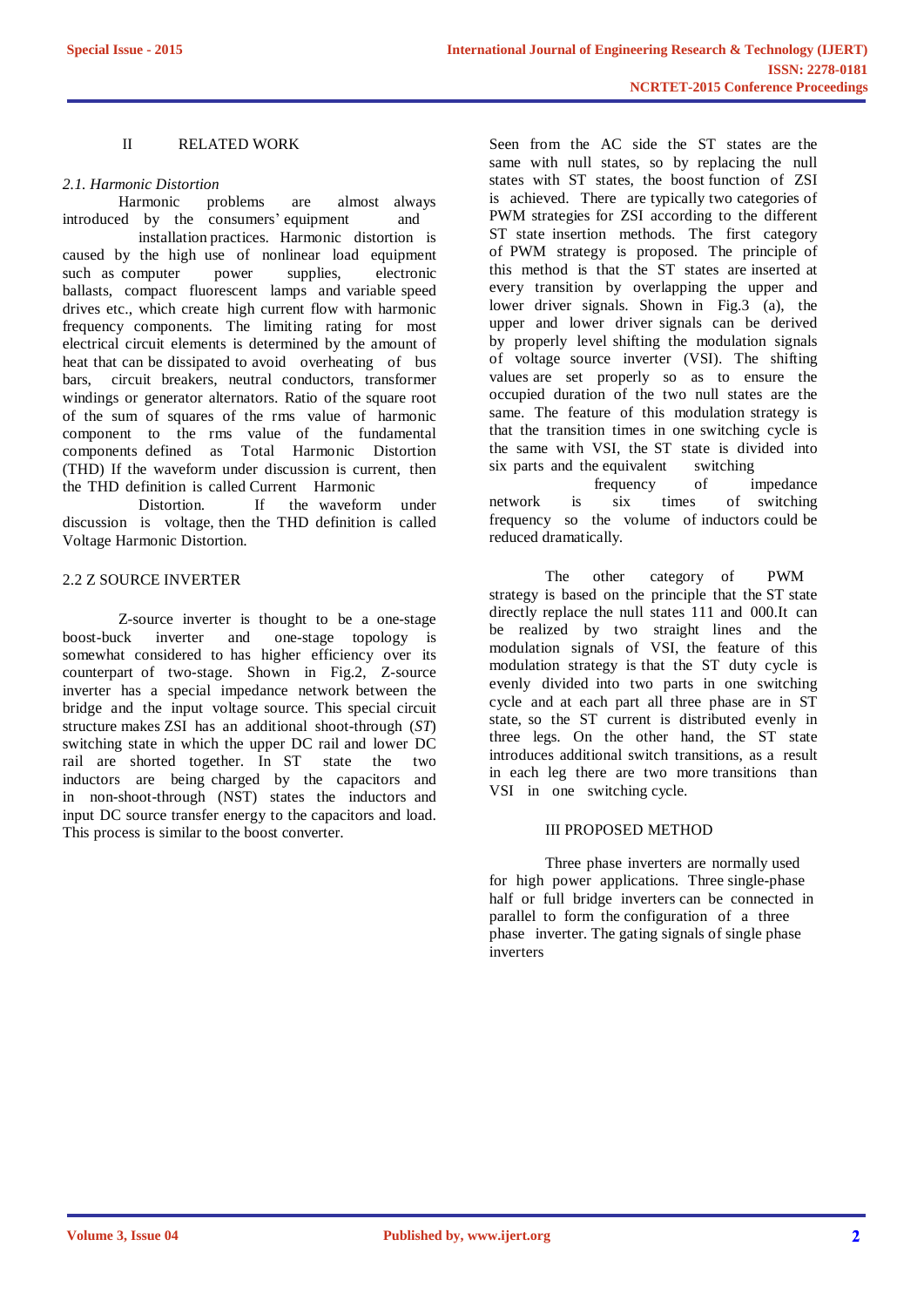should be advanced or delayed by 120º with respect to each other in order to obtain three phase balanced voltages.

The three phase output can be obtained from a configuration of six switches and six diodes. Two types of control signals can be applied to the switches: 180ºconduction or

# 120ºconduction.

### *3.1 180° Conduction*

Each switch conducts for 180°. Three switches remain on at any instant of time. When switch 1 is switched on, terminal "a" is connected to the positive terminal of the dc input voltage. When switch  $\overline{4}$  is switched on, terminal 'a' is connected to the negative terminal of the dc source. There are six modes of operation in a cycle and the duration of each mode is 60°. The switches are numbered in the sequence of gating the switches 123, 234, 345, 456, 561, 612. The gating signals are shifted from each other by 60° to obtain three phase balanced voltages.

### *3.2 120°Conduction*

Each switch conducts for 120°. Only two switches remain on at any instant of time. The conduction sequence of switches is 61, 12, 23, 34, 45, 56, and 61. There are three modes of operation in a half cycle.

During mode 1 for  $0 \le \omega t \le \pi/3$  switches 1 and 6 conducts.

$$
Van = V s/2 \\
$$

$$
Vbn = -Vs/2
$$

$$
Vcn=0
$$

During mode 2 for  $\pi/3 \leq \omega t \leq 2\pi/3$ , switches 1 and 2 conduct.

$$
Van = Vs/2
$$

$$
Vbn = 0
$$

$$
Vcn = -Vs/2
$$

During mode 3 for  $2\pi/3 \leq \omega t \leq 3\pi/3$ , switches 2 and 3 conduct.

$$
Van = 0
$$
  
 
$$
Vbn = Vs/2
$$
  
 
$$
Vcn = -Vs/2
$$

The line to neutral voltages can be expressed in Fourier series as given in equations 2.1 to 2.3.

Van = n=1, 3, 5  $\ldots \Sigma \infty$  2Vs/n $\pi$  cos n $\pi/6$  sin n ( $\omega t$  + π/6)

Vbn = n=1, 3, 5  $\ldots \Sigma \infty$  2Vs/n $\pi$  cos n $\pi/6$  sin n ( $\omega$ t - $\pi/2$ 

Vcn = n=1, 3, 5  $\ldots \Sigma \infty$  2Vs/n $\pi$  cos n $\pi/6$  sin n ( $\omega t$  - $7\pi/6$ )

The a to b line voltage is Vab = $\sqrt{3}$  Van with a phase advance of 30°. There is a delay of  $\pi/6$  between the turning off switch 1 and turning on of switch 4. Thus there should be no short circuit of the dc supply through one upper and lower switch. At any time, two load terminals are connected to the dc supply and the third one remains open. The potential of this open terminal will depend on the load characteristics and would be unpredictable. Since one switch conducts for 120°, the switches are less utilized as compared to that of 180° conduction for the load condition. The control of output voltage is done using pulse width modulation. The commonly used techniques are Single pulse width modulation.



Fig 1: Sketch of a grid-connected three-phase inverter using the proposed strategy.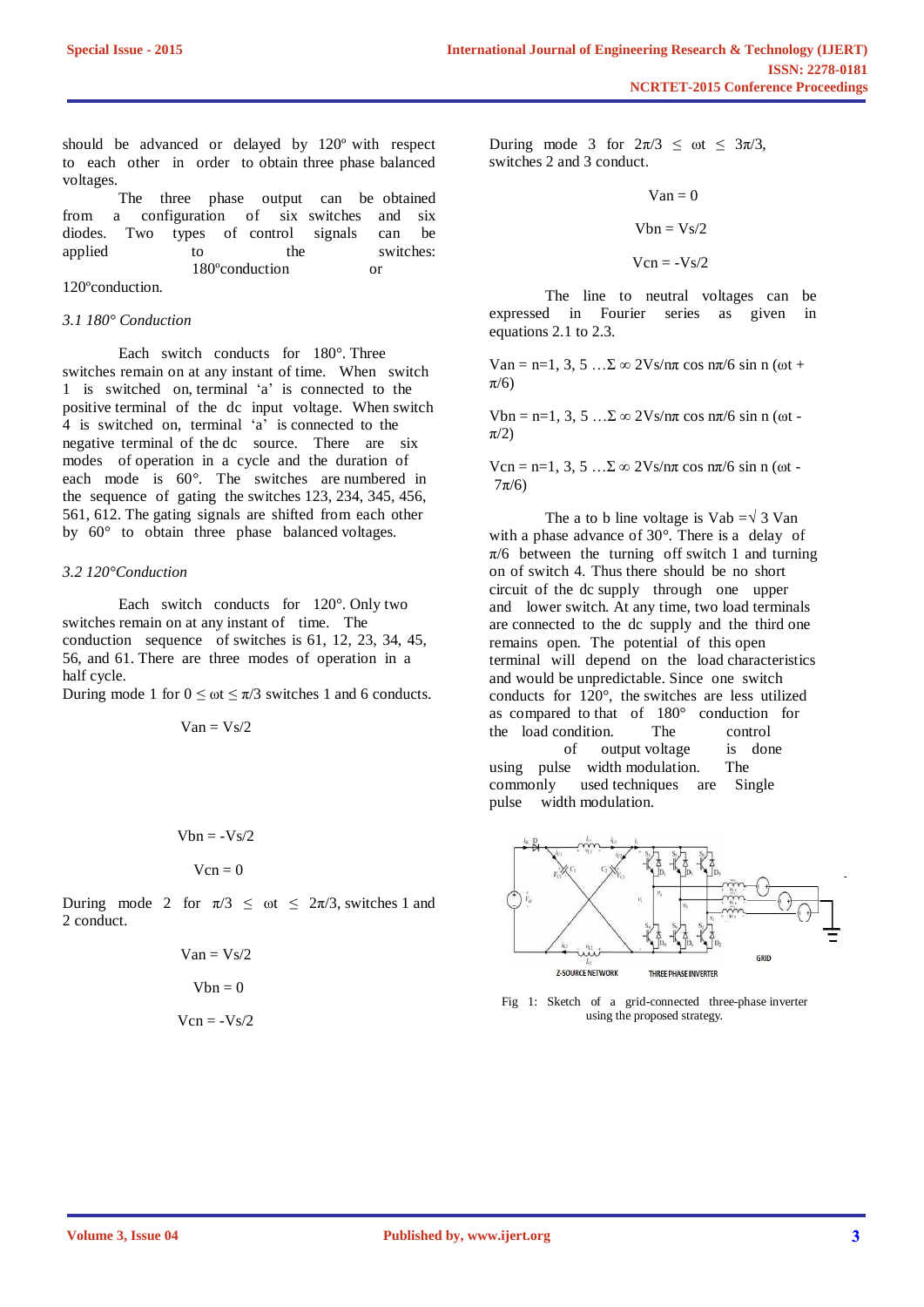It is worth noting that it is quite a challenge to work with low-voltage inverters to improve the voltage THD, because, in general, the higher the voltage, the bigger the value of the fundamental component. Moreover, the impact of noises and disturbances is more severe for low-voltage systems than for high-voltage ones. Hence, it should be easy to apply the strategy proposed in this paper to inverters at higher voltage and higher power ratings.

#### IV SIMULATION RESULTS

The above-designed controller was implemented to evaluate its performance in both standalone and grid connected modes with different loads. The seamless transfer of the operation modes was also carried out.The *H∞* repetitive current controller was replaced with a Z source network for comparison in the grid-connected mode. In the stand-alone mode, since the grid current reference was set to zero and the circuit breaker was turned off (which means that the current controller was not functioning)

#### *4.1 State-Space Model of the Plant Pi*

Since it can be assumed that  $u_0 = u \cdot f$ , there is  $u_0 =$  $u_g + u_i$  or  $u_i = u_o - u_g$  from Figs. 3 and 4, i.e.,  $u_i$  is actually the voltage dropped on the grid inductor. The feed forwarded grid voltage *ug* provides a base local load voltage for the inverter. The same voltage *ug* appears on both sides of the grid interface inductor *Lg*, and it does not affect the controller design. Hence, the feed forwarded voltage path can be ignored during the design process. This is a very important feature. The only contribution that needs to be considered during the design process is the output *ui* of the repetitive current controller.

**TABLE I** PARAMETERS OF THE INVERTER

| Parameter | Value      | Parameter   | Value         |
|-----------|------------|-------------|---------------|
|           | $150\mu H$ | п           | $0.045\Omega$ |
| 10        | $450\mu H$ | $\Lambda_0$ | $0.135\Omega$ |
|           | $22\mu F$  |             |               |

The grid current *i*2 flowing through the grid interface inductor  $L_g$  is chosen as the state variable  $x_i = i_2$ . The external input is  $w_i = i_{ref}$ , and the control input is  $u_i$ . The output signal from the plant  $Pi$  is the tracking error  $e_i$  = *i*ref *− i*2, i.e., the difference between the current reference and the grid current. The plant *Pi* can then be described by the state equation

$$
\dot{x}_i = A_i x_i + B_{i1} w_i + B_{i2} u_i
$$

and the output equation

$$
y_i = e_i = C_{i1}x_i + D_{i1}w_i + D_{i2}u_i
$$
  
Where

$$
A_i = -\frac{R_g}{L_g} \quad B_{i1} = 0 \quad B_{i2} = \frac{1}{L_g}
$$
  
The Cótr~~es~~ponding  $\Omega_{\text{t}} = \frac{1}{2}$  function of *Pi* is

$$
P_i = \begin{bmatrix} A_i & B_{i1} & B_{i2} \\ \hline C_{i1} & D_{i1} & D_{i2} \end{bmatrix}
$$

As an example, the controllers will be designed in thissection for an experimental setup, which consists of an inverter board, a three-phase *LC* filter, a three-phase grid interface inductor, a board consisting of voltage and current sensors, a step-up wye-wye transformer (12 V/230 V/50 Hz), a dSPACE DS1104 R&D controller board with Control Desk software, and MATLAB Simulink/SimPower software package. The inverter board consists of two independent threephase inverters and has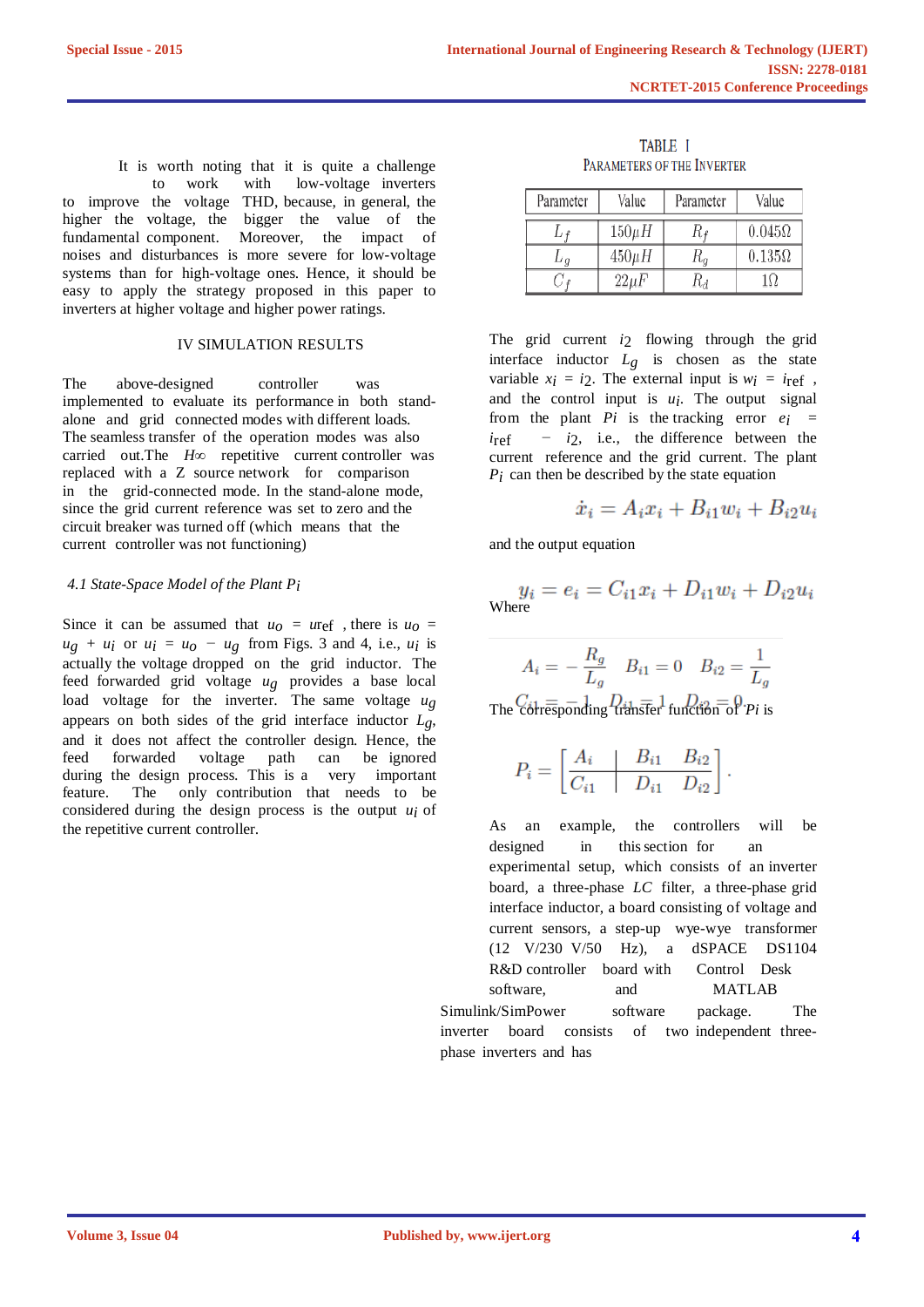the three-phase inverter.

the capability to generate PWM voltages The generated three-phase voltage was from a constant 42-V dc voltage source. connected to the grid via a controlled One inverter was used to generate a stable circuit breaker and a step-up transformer. neutral line for



Fig 2: grid connected mode of a inverter using single pulse width modulation



Fig 3: (a) input voltage of a inverter in gridconnected mode (b)output voltage of z source inverter in grid connected mode.







Fig 5: load voltage with compensation circuit